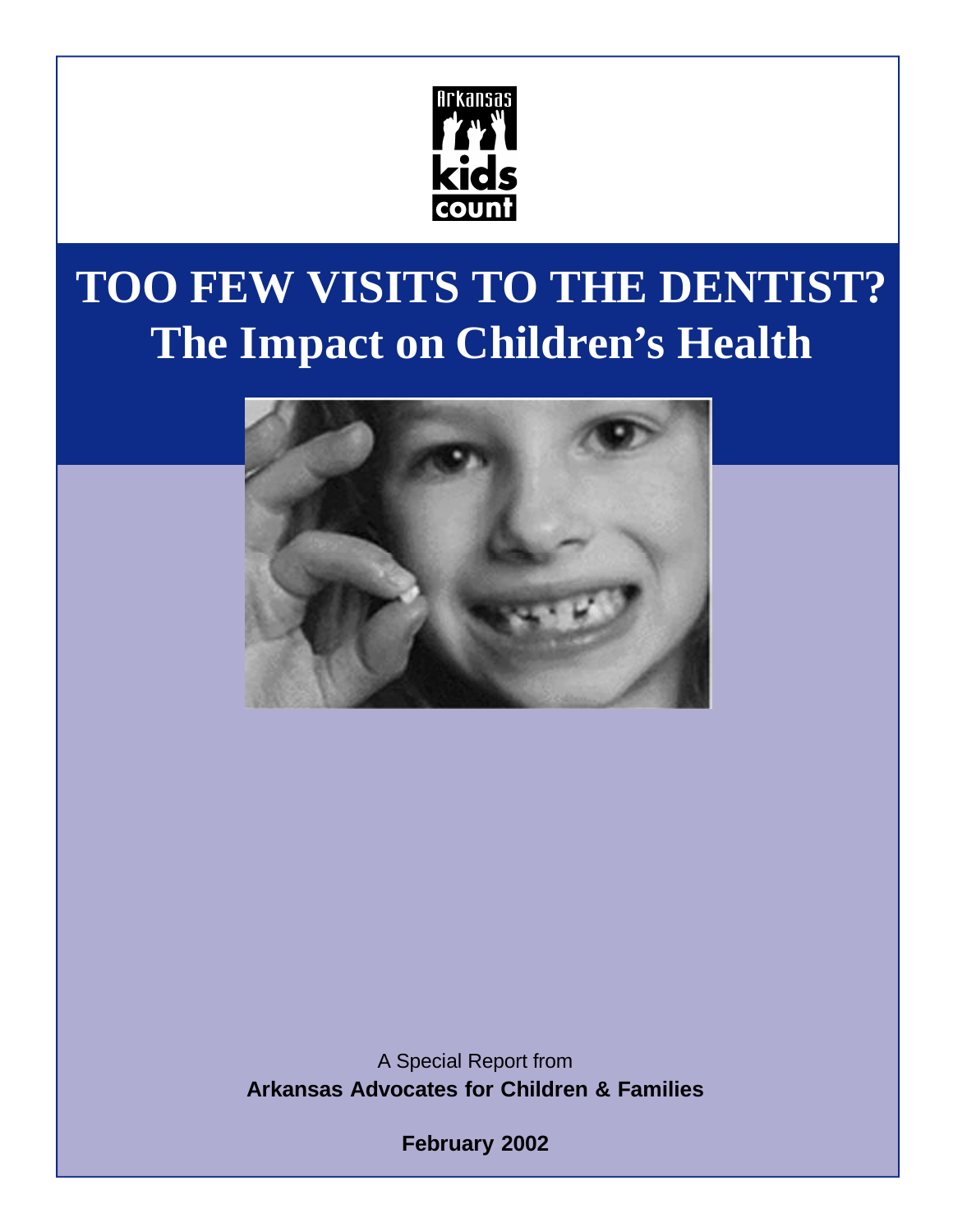# **TOO FEW VISITS TO THE DENTIST? The Impact on Children's Health**



## What Is Oral Health?

"Oral" is Latin for mouth – teeth, gum and supporting structures.

"Good oral health" is the absence of pain, disability and/or diseases in the mouth, face and its supporting structure.

Although dental disease is preventable, dental decay is still the most common and costly preventable oral health problem in all age groups. Poor oral health conditions originate in childhood and can worsen without proper care and treatment.

#### Why is Oral Health Important?

Research has shown the significance of oral health to physical and psychological health. Overall, oral disabilities affect one's quality of life.

- $\mathscr{L}$  Oral disabilities hinder social interaction and can lead to stress and depression.
- $\mathbb{R}$  Self esteem, the ability to eat and speak, facial appearance, and daily living free of dental discomfort all depend heavily on oral health.<sup>1</sup> Oral disorders can also affect breathing and swallowing.
- $\mathscr{L}$  Left untreated, the pain and infection caused by dental decay can lead to problems in eating, speaking and learning.<sup>2</sup>
- $\mathscr{L}$  Very young children with tooth decay weigh significantly less than their peers.3Chronically poor oral health is associated with diminished growth in toddlers,<sup>4</sup> compromised nutrition in children,<sup>5</sup> and cardiac and obstetric dysfunction in adults.<sup>6</sup>
- $\approx$  Almost 52 million school hours are missed annually by children because of oral problems.<sup>7</sup> Hence, oral disorders affect educational attainment.

#### How Big is the Problem?

Those with poor oral health are disproportionately low-income, and more likely to be a child or an elderly adult. Members of minority groups also experience a disproportionately high level

**2**

of oral health problems. Those with disabilities and complex health conditions are at greater risk for oral diseases that, in turn, further complicate their health.

Other statistics show:

- $\mathscr{A}$  Children from low-income families have five times more untreated dental decay than children from high-income families.<sup>6</sup>
- $\epsilon$  Five to 10 percent of pre-school-aged children have decay. The rate is 20 percent for children in low-income families and 43 percent in some American Indian populations.<sup>8</sup> Decay is caused by frequent and prolonged exposure of the teeth to sugar and certain oral bacteria.
- $\approx$  More than a half of all children ages 6-8 and two-thirds of all 15-year-olds experience dental decay.<sup>9</sup>
- $\epsilon$  For more than a quarter of children, the trip to the emergency room is their first dental visit.<sup>10</sup>

#### What Role Does Prevention Play?

Prevention is a vital aspect of oral health. Most dental diseases in children are preventable. Teaching a child to practice good dental hygiene can prevent most childhood dental diseases. Education is an important component of preventive oral health care.

Many communities still do not realize that oral health is essential to physical, social and psychological well-being. Drinking fluoridated water and having dental sealants has been identified as the most potent weapon against cavities.

Oral health care should begin before birth. Babies' teeth are formed in the second trimester of pregnancy. At birth, all 20 primary teeth are already completely formed in the jaw. It is important for pregnant women to eat foods that contain calcium. Calcium makes babies teeth and bones strong.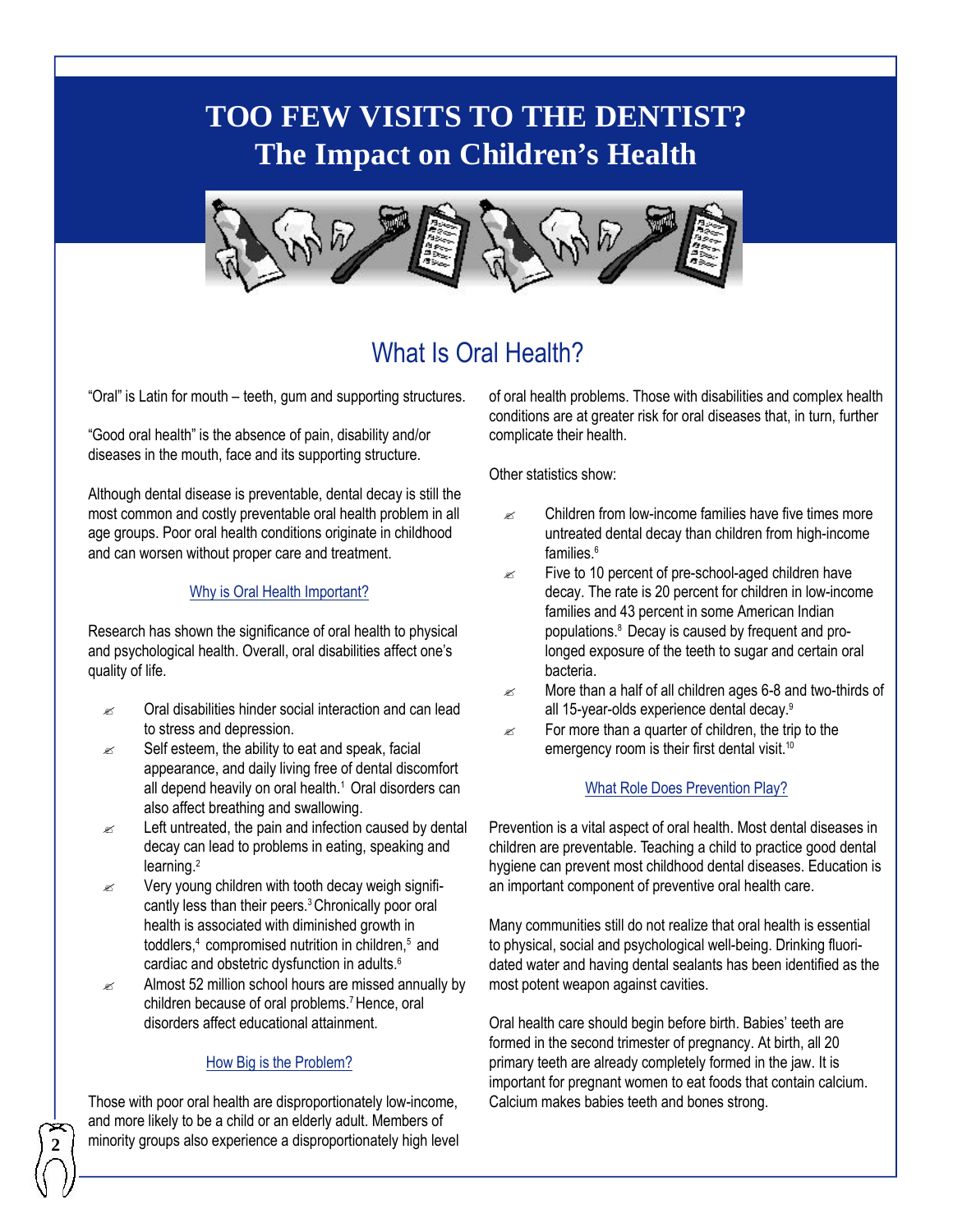



#### PREVENTIVE ORAL HEALTH

Clean your baby's gums with a gauze pad to remove plaque and bacteria.  $\alpha$ 

Take your child to the dentist by his 1st birthday, then visit the dentist at least annually.

 $\mathbb{R}$ Reduce exposure of your infant's teeth to liquids containing sugar.

? Begin brushing your child's teeth with a little water when the first tooth appears.<sup>11</sup>

 $\mathscr{A}$ Brush teeth twice a day. Teach your children how to brush their teeth.

> $\mathbb{R}$ Drink fluoridated water.  $\alpha$

Put dental sealants on your children's permanent teeth as they come in.

? Do not leave a bottle in your baby's mouth while he sleeps.

> $\alpha$ Floss daily between teeth.

# The Problem in Arkansas

Oral health in Arkansas is in a dire state. Arkansas was recently graded "D," along with nine other states.<sup>12</sup> Forty other states were graded "C-" or above.

The cost of oral disease *prevention* is trivial compared to the cost of treating oral diseases. The average cost of sealing a tooth against decay is \$20. The average cost of one filling -- to repair a decayed tooth -- is \$66. These are affordable prevention meaures. Arkansas can no longer use "poor and rural state" as an excuse to avoid addressing barriers to oral health.

Although oral health care is an integral part of overall health care, Arkansas children still face major obstacles in accessing oral health care. Problems faced by the general child population are:

- $\mathscr{L}$  The number of uninsured children is increasing, especially in families with mid-level incomes. Most private health insurance plans have limited or no dental coverage and do not have oral health parity.
- $\mathbb Z$  Insured children with dental coverage still face an additional barrier – getting an appointment with the local dentist. This issue is more pronounced in the Medicaid population, since most dentists (64%) do not accept this type of insurance.

#### Rural vs. Urban

The overall oral health system for children in Arkansas is in a state of emergency. The problems are more pronounced in rural areas. Although more than 46 percent of Arkansans live in rural areas, 54 percent of dentists are concentrated in seven metropolitan cities, where only 19 percent of Arkansans live:

- $\approx$  252 dentists in Little Rock (Pulaski)
- $\approx$  78 in Faytteville/ Springdale (Washington)
- $\approx$  72 in Fort Smith (Sebastian)
- $\approx$  69 in Rogers/ Bentonville (Benton)
- $\approx$  53 in Hot Springs (Garland)
- $\approx$  41 in Jonesboro (Craighead)
- $\approx$  33 in Pine Bluff (Jefferson)

Oral health problems range from lack of awareness about the importance of prevention and treatment to limited access to dental professionals and service.

- $\mathbb{R}$  A shortage of dentists exists in the state. Dentists are concentrated in urban areas hence heightening the shortage in rural areas.
- $\mathscr{A}$  Arkansas' rural populations tend to be self-employed and are less likely to be able to afford health insurance, especially one with dental coverage, for their family.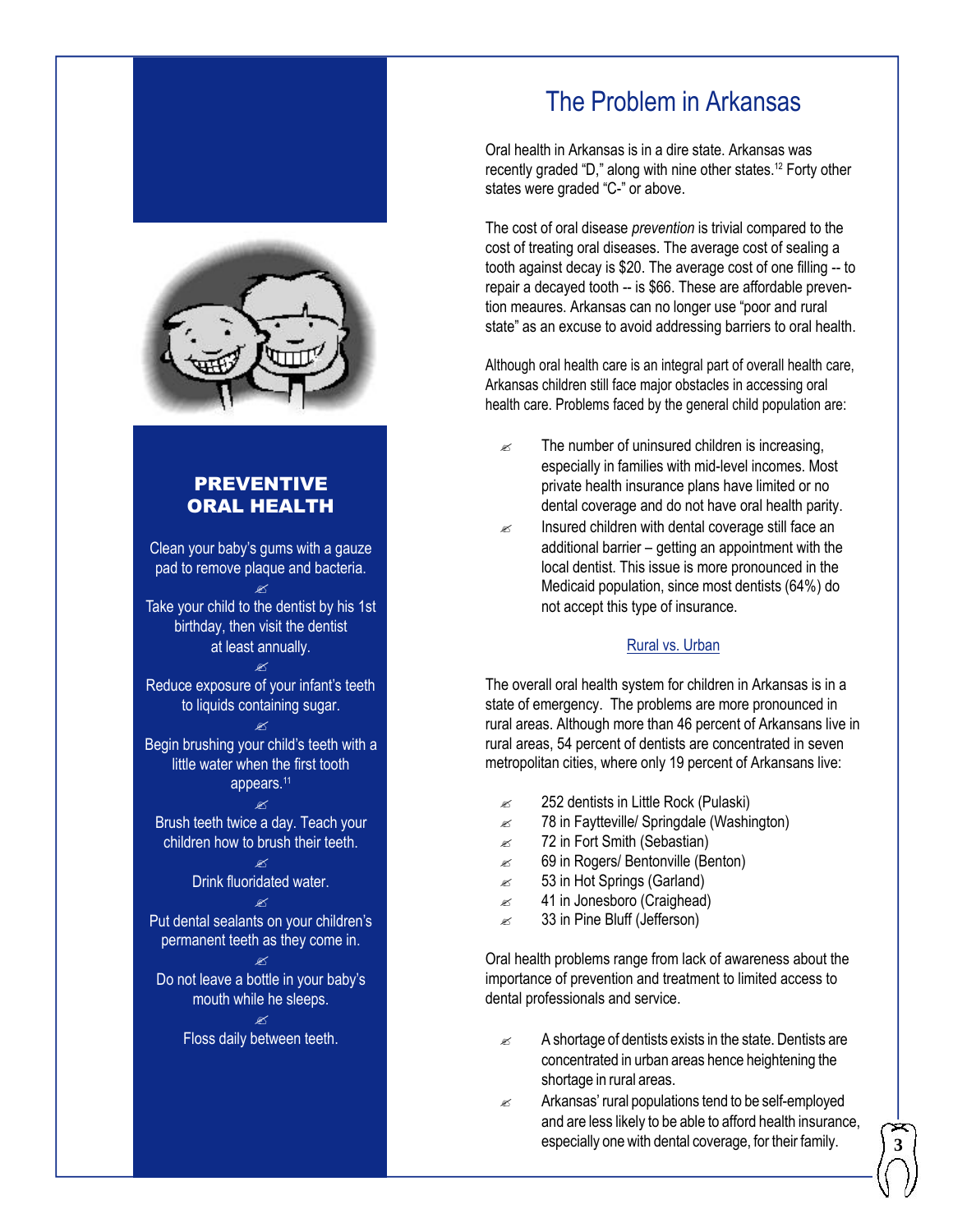$\mathscr{A}$  Other barriers are also linked to socio-economic status like inconvenient times for dental appointments, inability to pay out-of-pocket expenses, lack of transportation, and inability to take time off work. These barriers are experienced more by Arkansas' rural population.

#### Low-income Children

Research proves children living in low-income families fare woefully when seeking and accessing oral health. More than half -- over 400,000 Arkansas children -- live at or below 200 percent of poverty. All children living at or below this poverty level qualify for the state's Medicaid insurance program, but most dentists don't accept this type of insurance.

The state's Medicaid-mandated Early Periodic Screening Diagnosis Treatment program (EPSDT) is not making up for this gap either. Less than 1 percent of children eligible for EPSDT received dental care through the program in FY 2000. Dental expenditures constitute less than 2 percent of the medical expenditures of Arkansas' Medicaid program in the same period.

The other source of care for those with low incomes is Community Health Centers (CHCs). Currently, only six of the 42 CHCs in Arkansas have dentists on staff; the remaining 36 centers serve clients through a voucher system.<sup>13</sup>

#### Arkansas Statistics

Arkansas lags behind national averages in oral health measures. Two commonly used oral health indicators are sealant usage and decayed, missing or filled teeth (DMF).

- $\approx$  Only 17%<sup>14</sup> of Arkansas children have sealants on their teeth while the corresponding national rate is 23%. 15
- $\approx$  Also, children in Arkansas have an average of 2.34 decayed, missing or filled teeth.16 No national data is available.

| <b>Oral Health Indicators</b>                                                                              |           |           |                               |
|------------------------------------------------------------------------------------------------------------|-----------|-----------|-------------------------------|
|                                                                                                            | <b>AR</b> | <b>US</b> | Healthy<br><b>People Goal</b> |
| <b>Sealant Rate</b>                                                                                        | 17%       | 23%       | 50%                           |
| <b>Dental Visits: Population visiting</b><br>the dentist during past year <sup>21</sup>                    | 58.9%     | 67.9%     | n/a                           |
| <b>Fluoridation Status: Population</b><br>receiving fluoridated public water <sup>22</sup>                 | 58.7%     | 69%       | 75%                           |
| <b>Teeth Cleaning: Population</b><br>having teeth professionally<br>cleaned during past year <sup>23</sup> | 59.7%     | 62.1%     | n/a                           |
| <b>Dentists per Person</b>                                                                                 | 2,446     | 1,700     | n/a                           |



#### DENTAL HEALTH & NUTRITION

Plaque is a sticky film of oral bacteria that produces acids destroying the tooth's enamel, or hard outer surface. This process is called "demineralization."  $\alpha$ 

Plaque is caused by the sugar and starch found in most foods, that is why it is important to brush your teeth after eating.

 $\alpha$ Limit the frequency and exposure of your baby's teeth to liquids containing sugar.

$$
\mathcal{L}^{\text{max}}_{\text{max}}
$$

Eat a balanced diet.  $\mathscr{A}$ 

Limit between-meal snacks.  $\mathscr{A}$ 

Choose nutritious snacks, such as cheese, fruit and raw vegetables.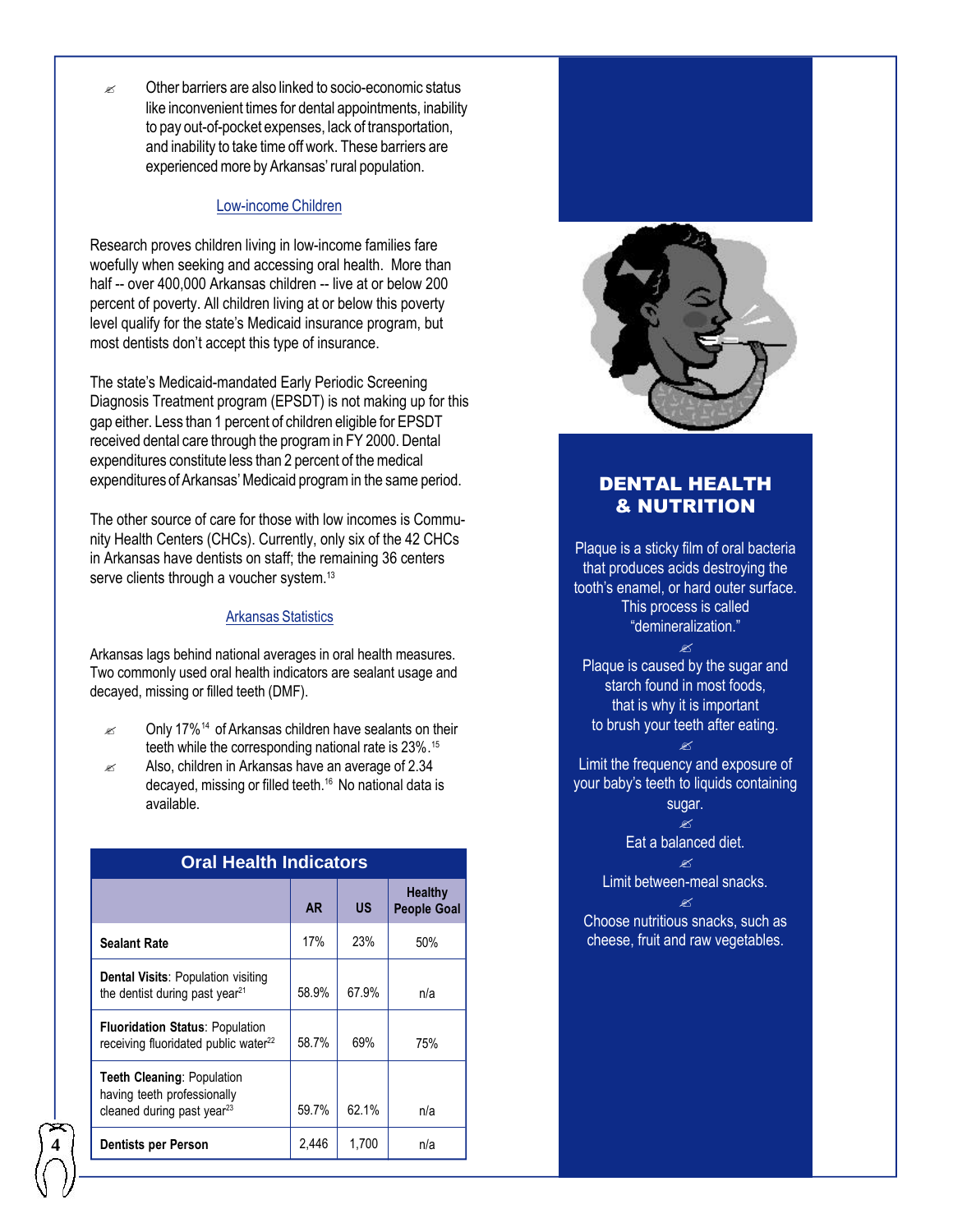



Although Arkansas' oral health indicators seem only slightly worse in comparison to national indicators, the true state of oral health in Arkansas is reflected in how these indicators compare to the goals of Healthy People 2010. Healthy People 2010 is a set of health objectives for the nation to achieve in the next 10 years. The initiative challenges individuals, communities and professionals to take specific steps to ensure that good health and long life are enjoyed by all. It is a project of the federal Department of Health and Human Services.

The indicators measure the state averages to rural and urban differences to show the prevalance of poor oral health in children. The significant inequity in rural-urban access to oral health care in Arkansas implies rural oral health indicators will be significantly worse off. And, as with any other health issue, children with disabilities are at even greater risk for having problems with oral health and access to care.

Currently, Arkansas has no state oral health plan, but the Arkansas Health Department Office of Oral Health is considering the development of one.

#### Access

In 2000, only 392 of the 1,110 Arkansas dentists billed for reimbursement from Medicaid. This suggests there were approximately 600 Medicaid children to each participating dentist. Current data does not indicate the actual number of children receiving care by these dentists or the number of times children visited these dentists.

Western Arkansas has more dentists than eastern Arkansas. However, a higher percentage of dentists in eastern Arkansas accept Medicaid patients compared to western Arkansas.

In Arkansas, 1,869 dental assistants and 855 dental hygienists are licensed to practice. Both groups of professionals have to perform nearly all their dental duties under the direct supervision of a dentist. Other states, like Connecticut, New Hampshire and New York, are resolving the problem of few dentists and/or lack of access to oral health care by widening the role dental hygienists $24$ play in public health settings.

#### Water Fluoridation

Fluoride is a naturally-occurring element that prevents tooth decay. Fluoride can prevent tooth decay by two methods:

- $\mathscr{L}$  Systemically, when fluorides are ingested into the body during tooth formation; and
- $\mathscr{L}$  Topically, when fluorides such as toothpastes, mouth rinses and professional treatments are applied to the teeth.

Water fluoridation is the adjustment of the fluoride concentration in the water to the level recommended for the prevention of dental decay. The recommended level for Arkansas is 0.8 parts per million (ppm). Recommended fluoride concentrations vary by state, region and/or climate. Fluoride can occur naturally in water. In those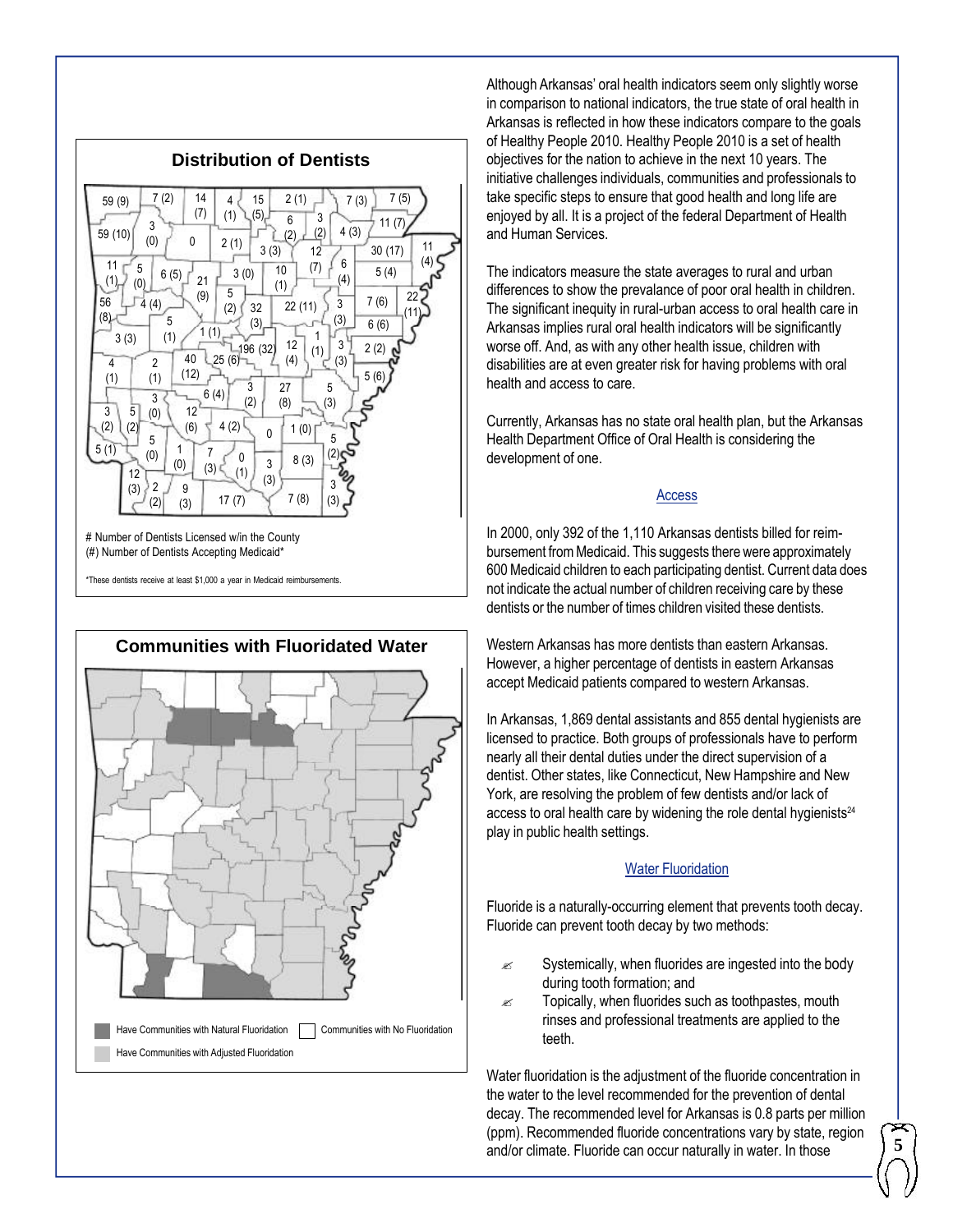situations, water with more than 0.6 ppm of naturally-occurring fluoride is acceptable.

Community water fluoridation is the most economical way to deliver the benefit of fluoride to all residents of a community. It is an essential component of preventing tooth decay because it "remineralizes" 20 the teeth of people of all ages. Living in communities with a non-fluoridated water supply places residents at higher risk for tooth decay.

In Arkansas, a significant number of communities still do not have access to fluoridated water. The decision to fluoridate is made at the local level and some communities have elected not to fluoridate the water. Twelve percent of Arkansas' water supply is from privately-owned wells. Usually, well-water cannot be fluoridated; but in cases where the well water can, the well owner determines whether or not to fluoridate.

Most of Arkansas' un-fluoridated communities are in the western region. Fifty counties have at least one community with adjusted fluoridation level of between 0.6 to 1.2ppm. Five additional counties have natural fluoridation. Twenty counties have no communities with a fluoridated water source**.** Overall, only 58 percent of Arkansans live in communities with fluoridated water, compared to 62 percent nationally and a national goal of 75 percent.

## Solving the Problem in Arkansas

Oral health is vital to the psychological, physical and emotional well being of our children. Solutions do exist to Arkansas' oral health emergency:

- $\mathscr{L}$  Parents, dentists, communities and government agencies need to recognize the importance of oral health.
- $\mathbb Z$  More education needs to be available on the importance of good oral health care for parents and children.
- $\mathscr{A}$  Oral health education should be incorporated into other existing preventive health programs, such as prenatal care and the federal Women, Infants and Children (WIC), a nutrition program for pregnant women.
- $\mathscr{L}$  Communities should be aware of the benefits of fluoridated water.
- $\mathbb{R}$  Arkansans should encourage their dentists to see more children with Medicaid insurance.
- $\mathscr{L}$  Collaborations need to be formed with schools, communities, dentists and other needed parties to provide oral health care to children in the state.
- $\mathbb{R}$  The state needs to carefully evaluate how to better utilize the services of other dental professionals to reach underserved children.
- $\mathscr{L}$  The state needs to develop a strategic plan to increase the number of dentists in the state and their participation in the Medicaid insurance program.

#### DENTAL SEALANTS

Plastic coatings applied to the biting surfaces of back teeth to seal out decay.  $\alpha$ 

80% of tooth decay in children is on chewing surfaces of the teeth; use of dental sealants can prevent this kind of decay.<sup>17</sup> ?

Cost about \$20 per tooth. The cost of treating tooth decay far outweighs the cost of this preventive modality.

**6**

Can only be applied before cavities form in teeth. Sealants are of greatest benefit when applied to permanent teeth that erupt from age 6.

 $\alpha$ 

The Healthy People 2010 goal is to have at least a 50% sealant usage rate among children and adolescents. Currently, the national sealant usage rate is 23%; in Arkansas the rate is 17%.18 Some populations in Arkansas have as low as 1.7% sealant usage rate.<sup>19</sup>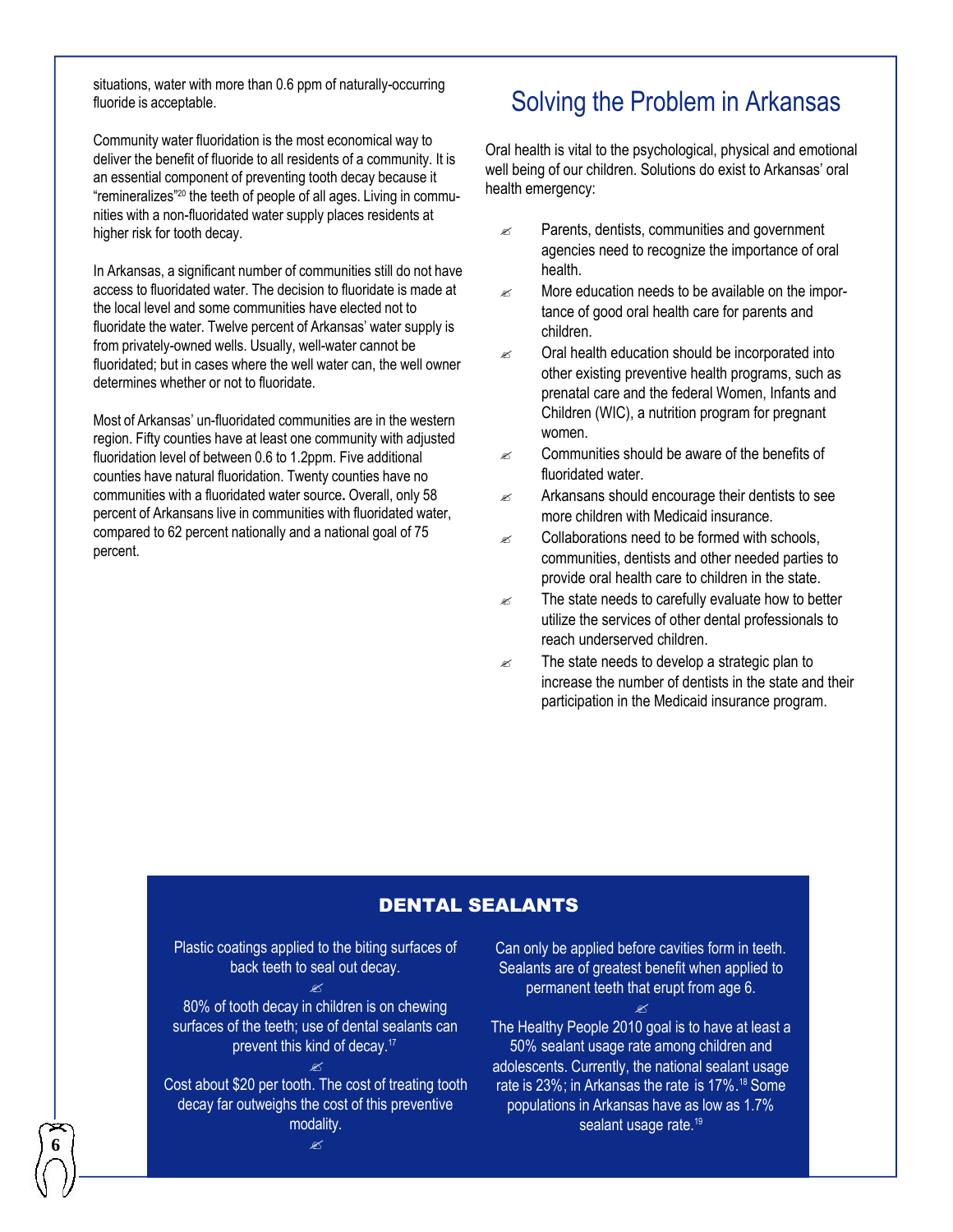

#### MODEL PROGRAM

The Arkansas Department of Health Office of Oral Health and other individuals and organizations identified the need to engage parents in dialogues about their children's oral health.

This group performed dental screenings in 11 schools in the Little Rock School District. Schools were chosen because of their high percentage of low-income children, which are most like to be eating on the Free and Reduced Lunch program.<sup>25</sup>

The findings of the project have ignited discussion between parents, schools and the dentists. Most participating dentists are also providing follow-up care.

Programs like this help parents be more aware of the condition of their children's oral health and the importance of having children see the dentist. Such programs connect parents to dentists willing to provide their child with a dental home.

### Acknowledgments

#### **February 2002**

**Too Few Visits to the Dentist? The Impact on Children's Health** is a publication of Arkansas Advocates for Children & Families under the Kids Count project, a national initiative to put the needs of children at the top of the political agenda. The Kids Count project and this publication are funded by the Annie E. Casey Foundation.

**Arkansas Advocates for Children & Families** is a non-profit, non-partisan, child advocacy organization founded in 1977. It is AACF's mission to promote and protect the rights and wellbeing of Arkansas' children and their families, to assure they have the opportunities to lead healthy and productive lives. We research, educate, debate, dialogue, compromise and rethink children's issues to create sounder public policies for Arkansas' children and their families.

523 S. Louisiana, Suite 700 Little Rock, AR 72201 501/ 371-9678 www.aradvocates.org

Researched and written by Yetunde Shobo Designed by Julie C. Robbins Photos and art used with permission

*The information contained herein is not copyrighted. When citing this information, please credit Arkansas Advocates for Children & Families.*